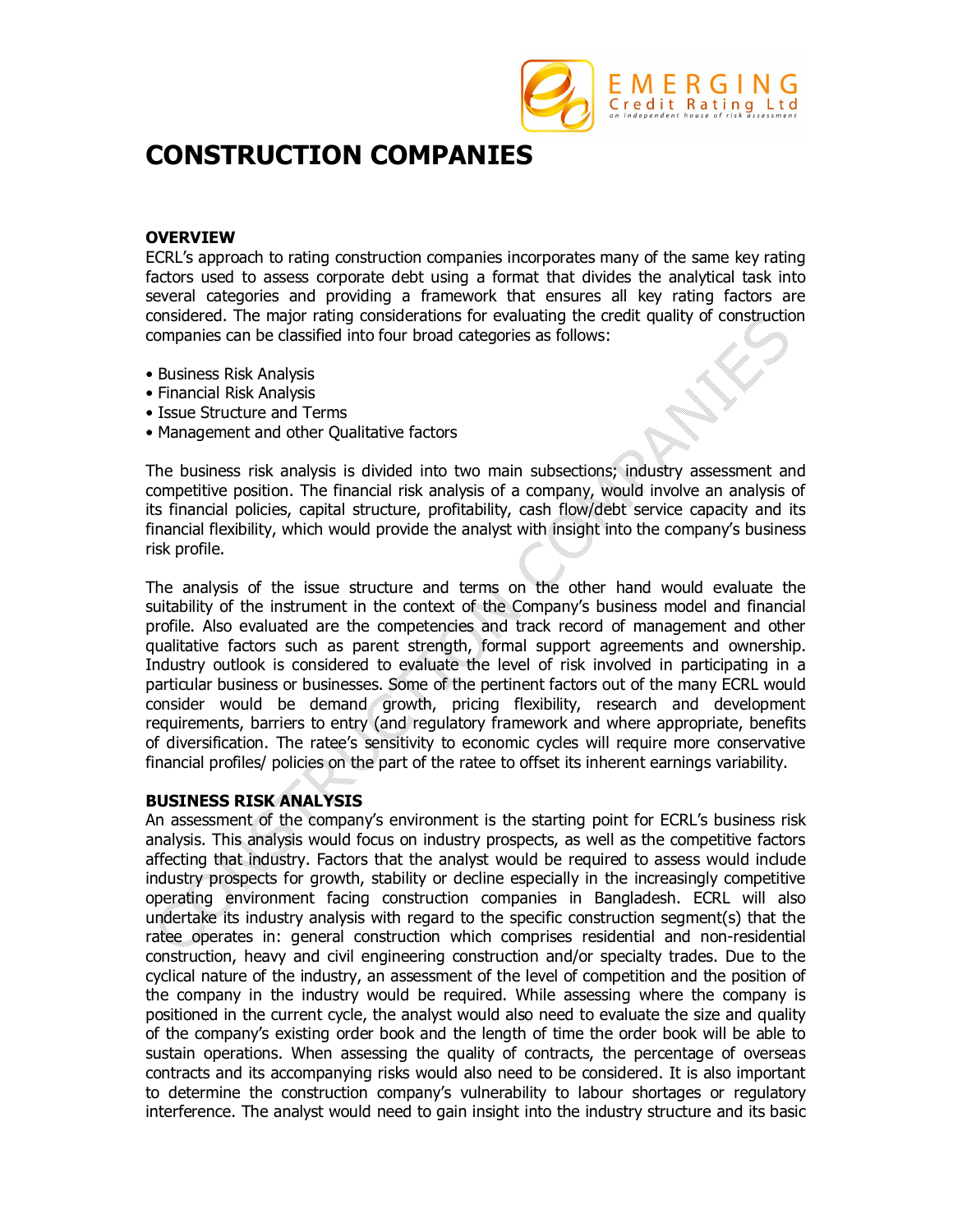

growth drivers to determine the position of the company within this framework while providing insight into the existence of any barriers to entry. The existence of government support would to some extent lend support in assessing the outlook on the industry. A significant trend seen in the operations of large construction companies is the larger proportion of overseas projects being taken on, in some cases exceeding 50% of their order books. In these instances, sovereign credit risk and operational risks including construction, supply and concession risks will also be considered in the assessment of these corporates. Sovereign risk comes into play because the unique, wide ranging powers and resources of a national government affect the financial and operating environments of entities under its jurisdiction. In view of this it is becoming an increasingly important consideration in the assessment of construction companies with large exposures to overseas projects.

The analyst's evaluation of risks associated with international ventures would include an assessment of how these risks are mitigated. In the case of Build Operate and Transfer (BOT) projects the company might enter into long term off take agreements or take or pay arrangements to mitigate market risks. An evaluation of payment risks associated with an off-taker would also be required, while companies with substantial overseas contracts may be susceptible to forex translation risks. An analysis of the operating environment would provide a gauge on the level and impact of operational risks. Pricing and other strategies that the company utilizes to mitigate cost overruns would also be considered. A company may choose to minimize the impact of financial risk through joint venture structures or by minimizing capital expenditure with funding requirements being raised at the project company level.

#### **FINANCIAL RISK ANALYSIS**

Having evaluated the issuer's competitive position and operating environment, the analyst proceeds to evaluate the company's financial risk. Financial risk is portrayed through quantitative means, particularly by using financial ratios. The construction company's financials would be benchmarked against ECRL's portfolio of rated construction companies. Analytical adjustments may be required to enable meaningful comparisons to be made. Quality of Accounts Ratings, rely on management/ audited data, and the rating process does not entail auditing a company's financial records. Analysis of the financials begins with a review of accounting quality. The purpose is to determine whether ratios and statistics derived from financial statements can be used accurately to measure a company's performance and position relative to both its peer group and the larger universe of construction companies.

Accounting issues to be reviewed would include:

- Consolidation basis For analytical purposes it is necessary to separate the various businesses and evaluate each type of business in its own right.
- Income recognition e.g. the percentage of completion versus completed contracts is often found in the construction industry
- Depreciation methods and asset lives
- Impact of purchasing accounting and treatment of goodwill
- Various off balance sheet liabilities

ECRL attaches great importance to a company's philosophies and policies involving financial risk. A surprising number of companies have not given this question serious thought, much less reached strong conclusions.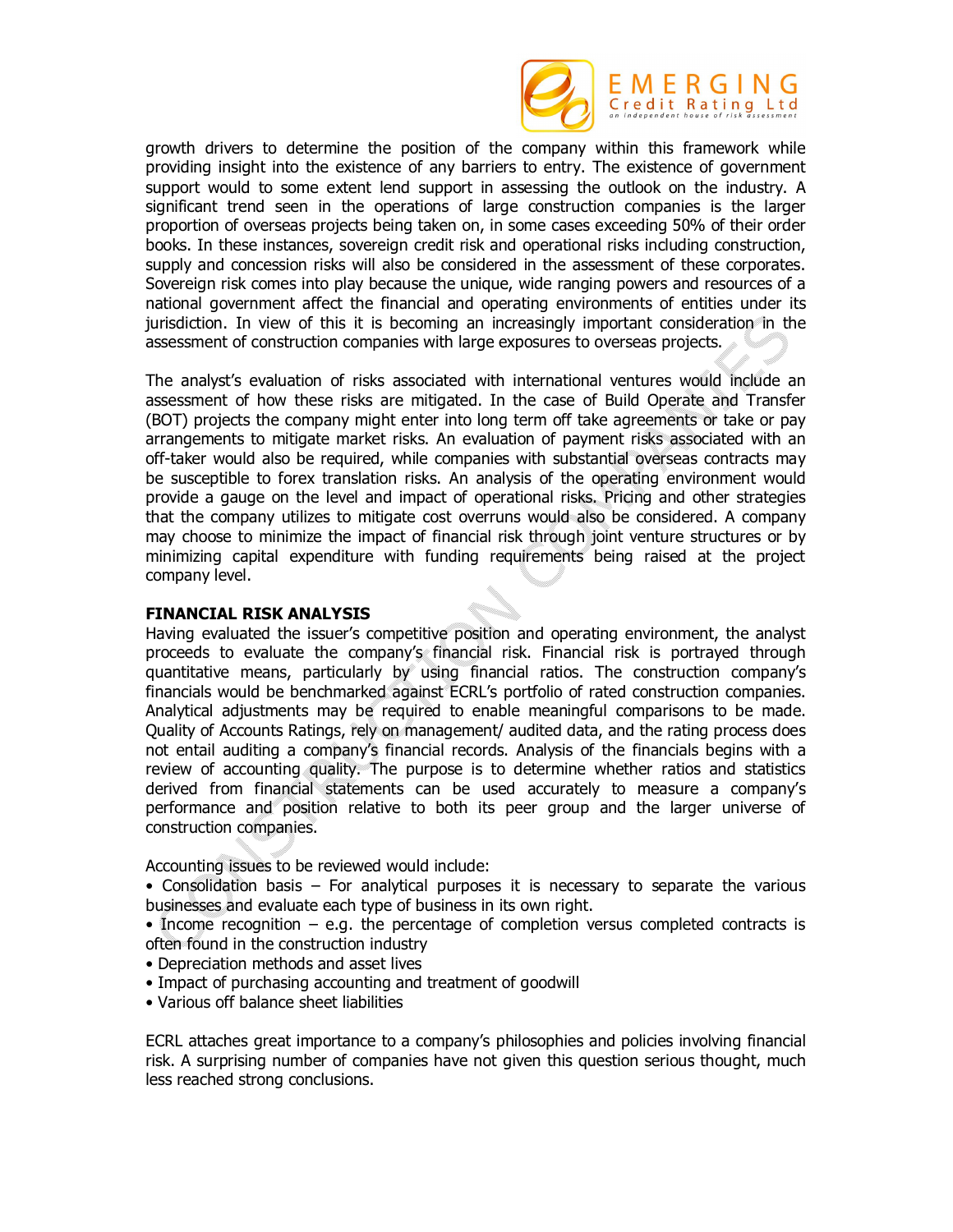

For many others debt leverage is the only focal point of such policy considerations. More sophisticated business managers however have thoughtful policies that recognize cash flow parameters and the interplay between business and financial risks. Many firms that have set goals do not have the discipline or management commitment to achieve these objectives. For example, a company's leverage goals need to be viewed in the context of its past record and the financial dynamics affecting the business. If management states that its goal is to operate with a 35% debt to capital, ECRL would factor that into its analysis only to the extent it appears plausible. For example if this same company has aggressive spending plans, that 35% goal would carry little weight unless management has put in place actions that would produce the desired results. The financial policy of the ratee forms an integral part of ECRL's financial analysis, particularly with respect to its debt leverage, earnings retention, and liquidity management.

#### **Profitability and coverage**

Profit potential is a critical determinant of credit protection. A company that generates high operating margins and returns on capital has a greater ability to generate equity capital internally, attract capital externally and withstand business adversity. This earning power will ultimately attest to the value of the company's assets as well. In the absence of profits or the potential for profits, equity capital will be difficult to come by and debt capital will be costly, if available at all. The more significant measures of profitability are:

- Pretax pre-interest return on capital
- Operating income as a percentage of sales
- Earnings on business segment assets

While the absolute levels of ratios are important, it is equally important to focus on trends and compare these ratios with those of competitors (peer analysis). Various industries follow different cycles and likewise the construction industry generally moves in tandem with the overall economy, specifically the commercial and residential property sectors but for the larger corporates, a significant portion of their order books are dependant on mega contracts which are traditionally awarded by the government for infrastructure developments. Comparisons with a company's peers influence ECRL's opinion of a firms competitive strengths and pricing flexibility. The analysis then proceeds from historical performance to projected profitability. Because a rating is an assessment of the likelihood of timely payments in the future, the evaluation emphasizes future performance.

However, the analyst does not attempt to forecast future performance precisely or to pinpoint cycles. Rather the analysis considers variability of future performance based on a range of economic and competitive scenarios through the process of stress testing the cash flows under various scenarios. Particularly important today are management's plans for achieving earnings growth.

Can a company's existing business provide satisfactory growth especially in the increasingly competitive construction sector environment and to what extent are acquisitions and divestitures necessary to achieve corporate goals. At first glance, a mature cash generating company offers a great deal of bondholders' protection but ECRL assumes a company's central focus is to augment shareholders value over the long run.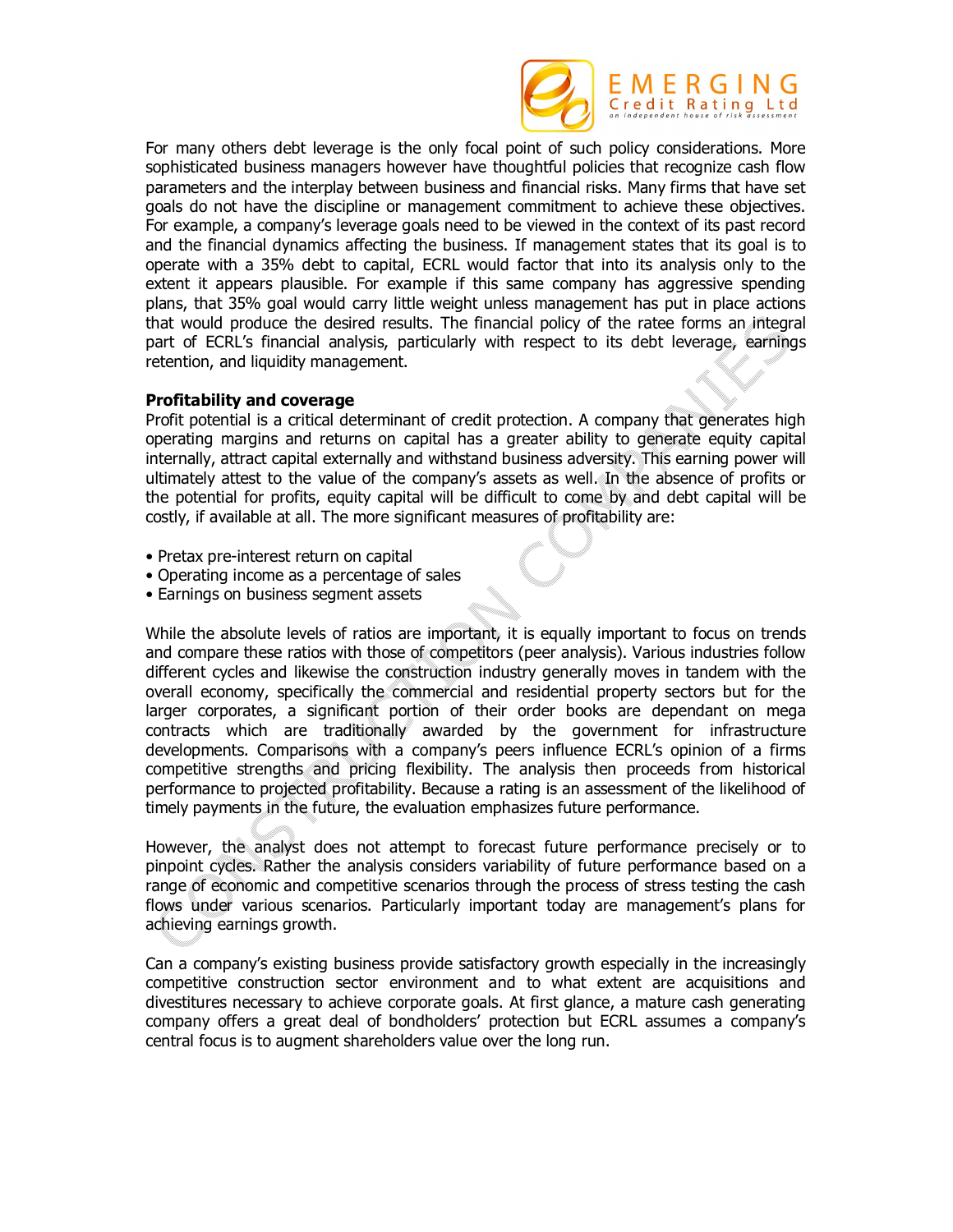

In this context, a lack of indicated earnings growth potential is considered a weakness. By itself, this may hinder a company's ability to attract financial and human resources. Moreover, limited internal earnings growth potential may lead management to pursue growth externally, implying greater business and financial risks. Earnings are also viewed in relation to a company's burden of fixed charges, otherwise strong performance can be affected detrimentally by aggressive debt financing with the opposite also true. The interest coverage ratio measures the number of times operating profit before interest and taxes covers gross interest expense. By gross interest expense we are referring to interest before any offset for interest income or capitalized interest. Variations in results among companies in the construction industry can be attributed to either difference in profitability or to level of interest expense. Interest coverage is a useful measure for drawing distinctions among companies within the industry.

# Capital Structure/Debt leverage

A company's Capitalization and Financial policies are often indicative of its risk orientation. The extent to which a company decides to finance its operations with debt rather than equity will influence the analyst's rating recommendation. Traditional measures focusing on long-term debt have lost much of their significance, since companies rely increasingly on short-term borrowings. It is now commonplace to find permanent layers of short-term debt, which finance not only seasonal working capital but also an ongoing portion of the asset base. Analysts should recognize that very low financial leverages may not necessarily be the most appropriate strategy. Equity financing is usually more expensive than debt financing and so a balance between the two forms of financing is reasonable. Several ratios are normally computed to measure debt leverage. The standard measure is Total Debt/ Equity, which considers all on-balance sheet debt obligations. This measure can be further segmented into Long-term debt/ equity and short-term debt/ equity. While short- term debt exposes a company to refinancing risk, its use within reasonable limits is justified by cost and asset matching considerations. Equity above refers to book equity although a useful variation would be to use the market value of equity. If market value is well above book value there is a higher probability that the company will be able and willing to sell additional equity if the need exists.

# **Cash flow Protection**

Interest or principal payments cannot be serviced out of earnings, which are just an accounting concept; payment has to be made in cash. Although there is usually a strong relationship between cash flow and profitability, many transactions affect one and not the other. Analysis of cash flow patterns can reveal a level of debt servicing capability that is either stronger or weaker than might be apparent from earnings The cash flow analysis is considered one of the most critical aspects when arriving at a rating decision. Companies with investment grade ratings generally have ready access to external cash to cover temporary shortfalls. In the construction sector, access to cash will also determine the readiness of a company to take on projects and this can be noted in the balance sheets of large construction companies where sizeable amounts of cash balances are maintained. Annual cash inflows from operating and non-operating activities are compared to annual cash outflows, both on historic and projected bases. This is referred to as the cash flow match, and indicates the extent to which the company has been reliant on external funds in the past and is likely to do so in the future. Cash flow ratios show the relationship of cash flow to debt and debt service and also to the company's needs. Since there are calls on cash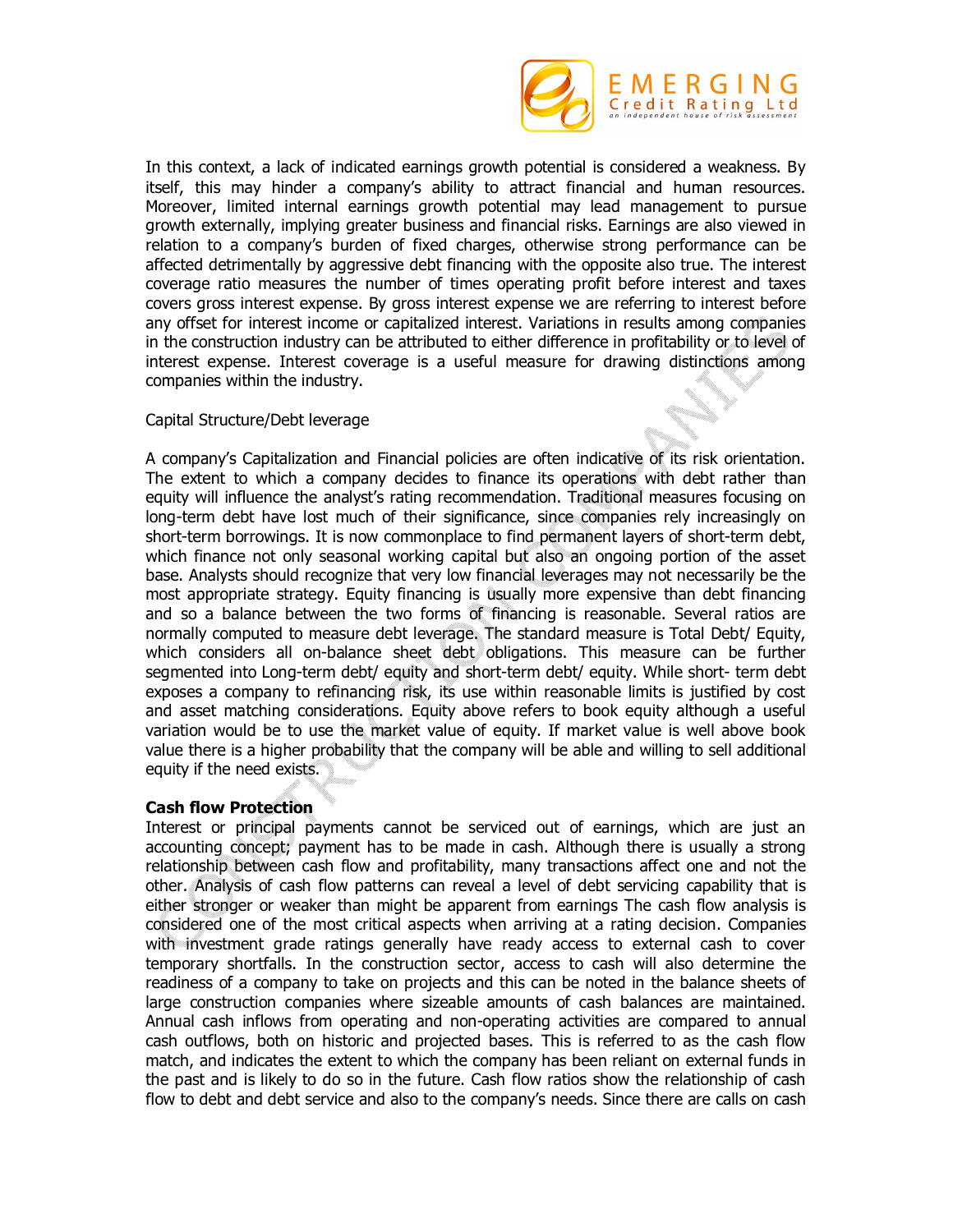

other than repaying debt, it is important to know the extent to which those requirements will be used for debt service. In scoring the cash flow generating ability/ debt servicing capacity of a company, the analyst should remember that good scores should not be automatically given to companies whose forecasts, even when stressed, indicate future cash flow surpluses. Any cash flow surplus needs to be considered in terms of the debt interest and principal it needs to service and to the competitiveness of the company if the surplus is in fact used to reduce debt rather than for reinvestment.

Apart from cash flow match, the other ratios used to assess cash flows are Cash flow from operations (CFO) interest coverage, CFO debt coverage, CFO capital expenditure (capex) and capex/depreciation. The CFO interest coverage ratio is a variation on the operating profit interest coverage ratio considered under profitability. The CFO debt coverage ratio compares funds from operations to the overall level of debt outstanding. Capex/ depreciation is a way to quickly judge whether a company is replacing its aging property, plant and equipment. Focusing on debt service coverage and free cash flow becomes more critical in the analysis of a weaker company. Interpretation of these ratios is not always simple, higher values can sometimes indicate problems rather than strength. There is no correlation between creditworthiness and the level of current cash flow. Analysis of cash flow, in relation to capital requirements begins with an examination of a company's capital needs, including both working and fixed capital. Whilst this analysis is performed for all debt issues it is critically important for construction companies as new projects will inevitably involve capex especially if new projects are located overseas. Because ECRL evaluates companies as ongoing concerns, the analysis assumes that companies will provide funds continually to maintain capital investments as modern efficient assets.

# **Financial Flexibility**

The previous assessment of financial factors,(profitability, capital structure, cash flows) are combined to arrive at an overall view of financial health. Additionally, considerations that do not fit in other categories are examined such as serious legal problems, lack of insurance coverage or restrictive covenants in loan agreements that place the company at the mercy of its bankers. An analytical task covered at this point is the evaluation of a company's options under stress. The potential impact of various contingencies is considered along with the company's contingency plans. The company's access to capital markets, affiliations with other entities, its free cash availability as well as its ability to dispose assets are important factors. Flexibility can be jeopardized if a company is overly reliant on bank borrowings or commercial paper.

Company size and its financing needs can play a role as to whether it can raise funds in the debt markets. Access to funds from the stock market may primarily be a question of whether management is willing to accept a dilution of earnings per share, rather than a question of whether funds are available. As going concerns companies should not be expected to repay debt by liquidating assets. Nonetheless, a company's ability to generate cash through asset disposals enhances its financial flexibility. Environmental liabilities and serious legal problems restrict flexibility, as a major lawsuit against the company would result in suppliers and customers shying away while the company's access to capital may also be impaired, at least temporarily.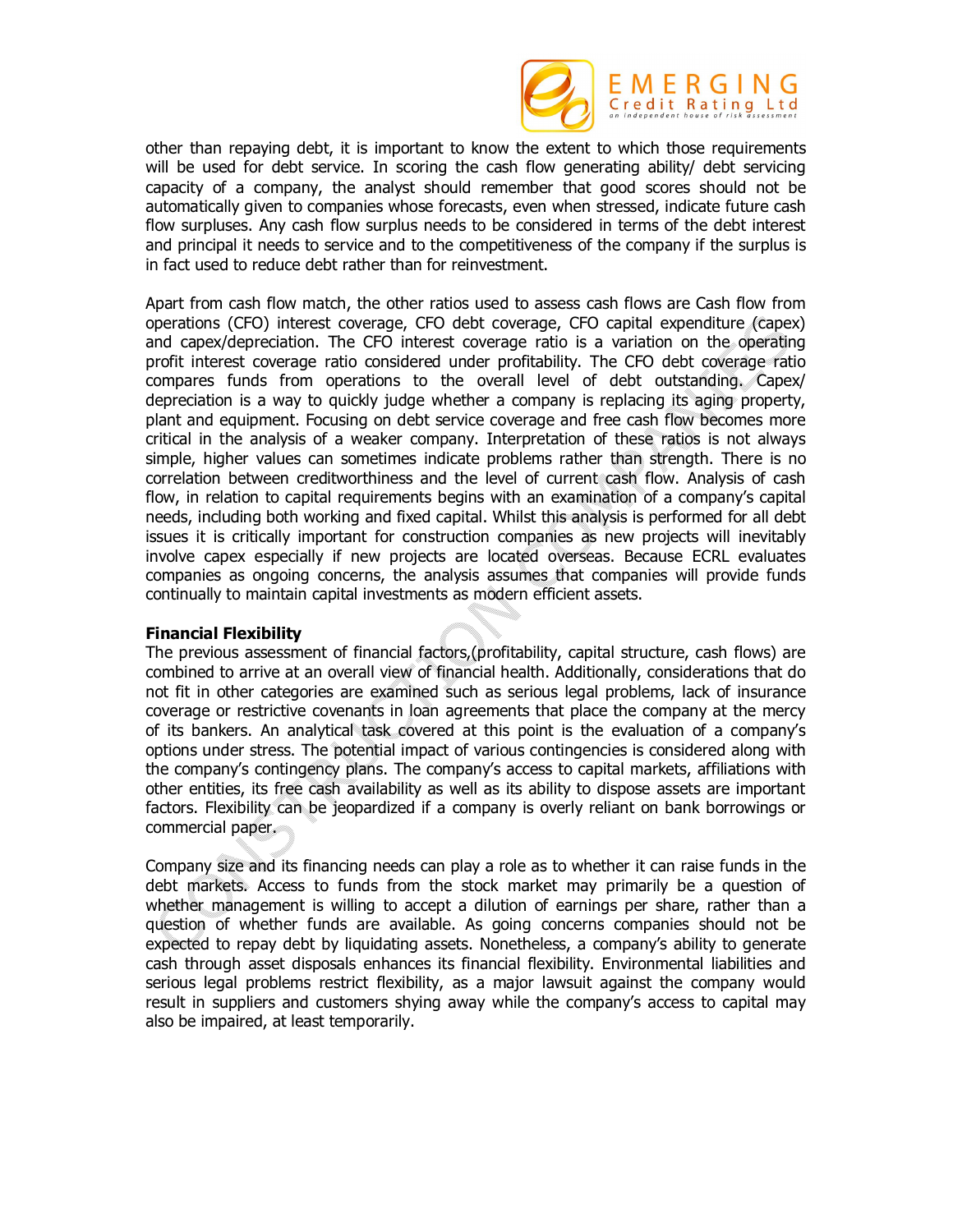

### **ISSUE STRUCTURE AND TERMS**

An evaluation of the issue structure and terms is made to determine if the proposed facility is appropriate for the company's business and financial profiles and its strategic plans. The analyst will have to look at the type and ranking of the debt, whether it is secured; senior secured or subordinated including the effect of covenants and restrictions on credit risk. Ranking simply means the priority of a security in a firm's capital structure. Senior secured debt has priority over senior unsecured debt, which has priority over subordinated debt. The ranking of debt comes into play in a default situation. Theoretically, those with higher ranking are fully paid before other claims are considered. Analysts should also recognize that tax authorities and possibly other government bodies have higher priority over any debt holder. Other considerations include the tenure of the issue or facility, the likely pricing, any concurrent fund raising exercise such as rights issues or new share placements and financial covenants agreed to by the issuer in connection with the placement. An issue structure and the affirmative and negative covenants may influence credit risk in two ways:

- a. by the effect on the probability of default
- b. by the effect on post default recovery.

The tenure of the instrument being rated should preferably in some way be related to the assets or activities financed by the instrument. This consideration would diminish in importance as the company issuing the obligation becomes stronger, as in such cases the repayment of the instrument will typically be less reliant on cash flows attributable to the investment financed by the subject issue. An analyst would also be required to look at the type of security being offered as cover for the facility and this can take the form of specific collateral or a lien on all assets. Considerations that the analyst would have to address for an issue secured with specific collateral to be possibly rated above the stand alone credit rating of the company would be:

a. Can the security be separated from the estate of the company in the event of a breakup situation upon liquidation,

b. If the security will maintain value regardless of the company's fortunes

In the absence of these conditions, no rating benefit shall be attributed to specific collateral.

Support in the form of reserve or sinking funds may in certain instances add confidence that cash will be available for debt service on a timely basis. To be considered positively in the rating process, accounts established have to be separately managed by responsible parties and mechanisms must be established to ensure that the pledged Revenues are in fact captured. Covenants that the analyst would expect to see, even if the issues being rated are supported by external credit enhancements such as Bank or Corporate guarantees, are the following:

Limits on additional debt – This can be proposed in several ways either in absolute amounts or via caps on debt in relation to equity, or as interest coverage. Such a test might indicate for example that no additional debt will be incurred unless earnings before interest and taxes for the past twelve months are at least two times pro-forma interest expense.

Limits on distribution – Such covenants place controls on dividends, advances or loans upstream or downstream and sales and disposition of assets and uses of proceeds there